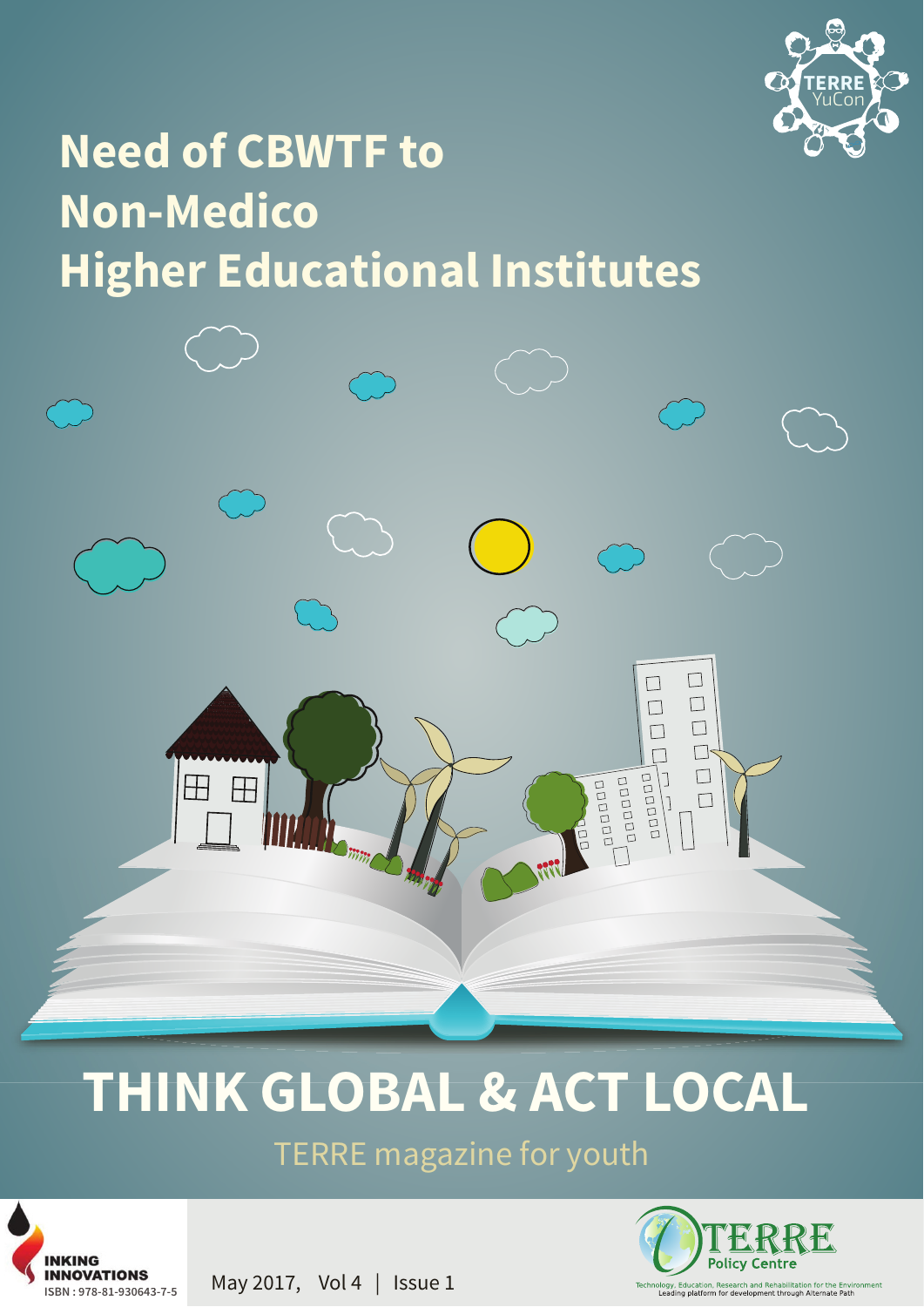

### *Abstract:*

**INKING**

**VATIONS** 

HAR AN ST

*Potential diseases generated through biomedical waste of the hospitals is thoroughly discussed by many scholars and researchers but the health impact of biomedical waste generated through non-medico higher education institutes is an ill described area. Present study deals with the biomedical waste generated through different non-medico higher education institutes from Pune territory. Different science laboratories like Microbiology, Zoology, Botany, and Biotechnology are regularly generating biomedical waste and respective waste requires its safe disposal through 'Common Biomedical Waste Treatment Facility (CBWTF)'. In the present study, seventy five higher education institutes generating biomedical waste were selected. Survey was conducted regarding CBWTF. It was found that only three non-medico higher education institutes were reported for availing 'Common Biomedical Waste Treatment Facility'. Others are still following the conventional method of waste disposal. Statistical prediction of potential outbreaks of diseases was recorded.* 

#### *Renuka Ballal*

*Department of Botany, Bharati Vidyapeeth Deemed University, Interactive Research School in Health Affairs (IRSHA), Pune. Email id: renukajo@rediffmail.com*

#### *Divya Chandrasekharan*

*Department of Microbiology, Bharati Vidyapeeth Deemed University, Yashwantrao Mohite College of Arts, Science and Commerce, Pune. Email id: divyachandrasekharan1996@gmail.com*

ISBN : 978-93-85311-04-8 **WWW.terrepolicyCentre.com**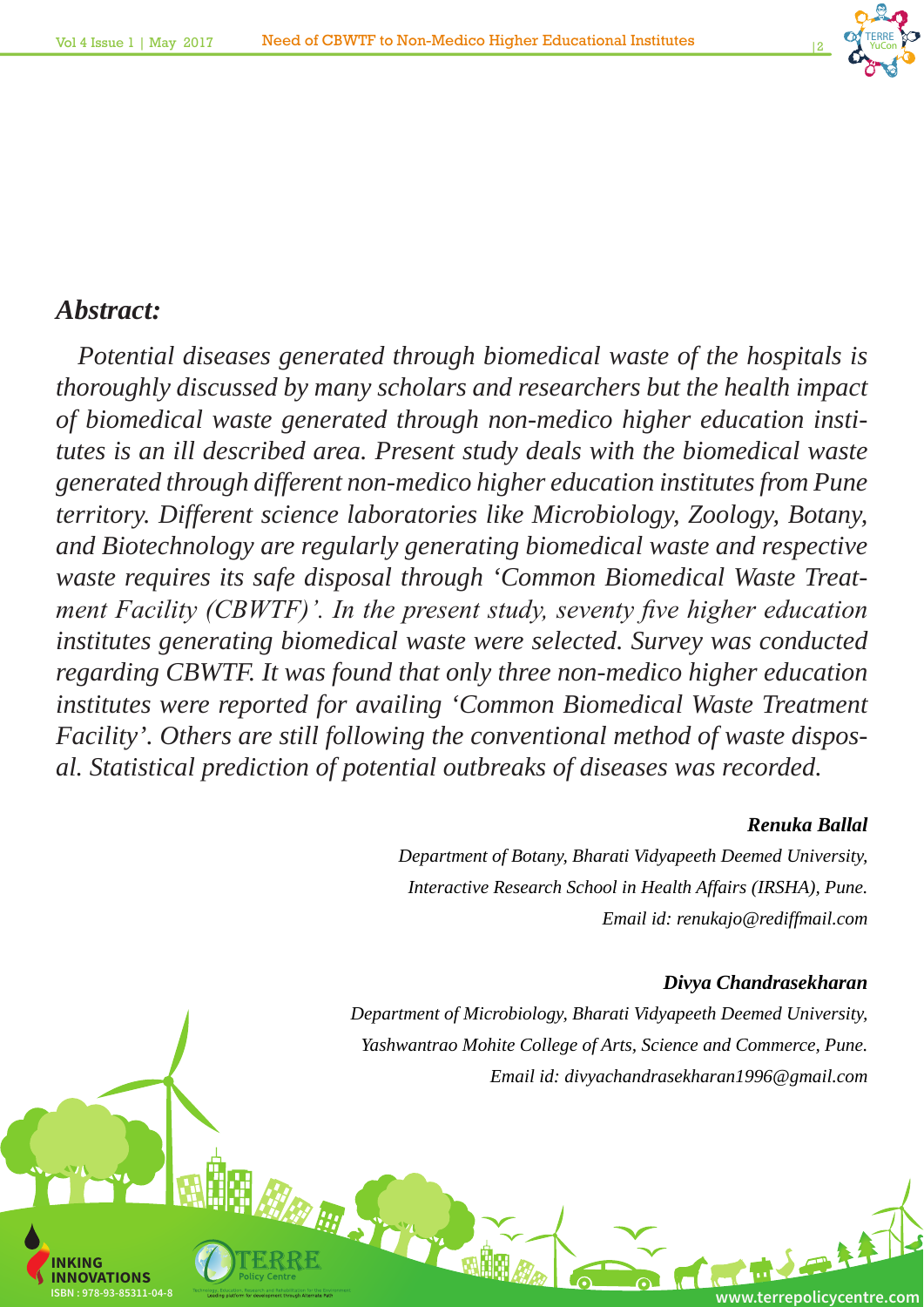

#### *Introduction:*

*Generation of biomedical waste takes place through diagnostic practices, vaccination, use of immune sera, research activities and academic activities. It is estimated that 10 to 20 % of biomedical waste generated through health care industries is hazardouswith the potential of creating many infectious diseases (Sanjeev R. et al. 2014, Yadannavar M.C.2010). On a global scale, 18-64 % of healthcare institutes are reported to have unsatisfied biomedical waste treatment facility. Effective management of biomedical waste is not only legal necessity but also social responsibility. Reported transmission through biomedical waste includes Hepatitis A (10.64%), Hepatitis B (56.19%), Tuberculosis (8.51%) (Fenwick A. 2006), HIV (74.47%). Bacteriological profile of biomedical waste is dominated by Escherichia coli (22.79%), Pseudomonas sp. (29.4%), Staphylococci (8.82%), Proteus vulgaris (5.88%),Citrobacter sp. (2.20%) and Enterococci (3.67%) (Vichal Rastogi et al. 2011). Waterborne diseases have been remained as a prime cause of mortality (Lewin S. et al. 2007, Fenwick A. 2006, Murray C.J. et al. 1997). It is mandatory to treat biomedical waste as per schedule I and in compliance with the standards prescribed is schedule V of the rule(S. Thirumala et al. 2013). The treatment method includes exposure to microwave, use of disinfectants, shredding, deep burial, autoclaving at 121oc for 15 min, incineration and disposal in secured land fields. Undergraduate and post graduate zoology departments of non-medico higher education institutes generates biomedical wastes including tissue, organs and different body parts. Biomedical waste of Microbiology and Biotechnology departments remain rich in potentialpathogens including M.D.R pathogens. Academic and research activities of non-medico higher education institutes produces harmful biological waste. Legally it is not bound to follow biomedical waste disposal rules to such institutes. Hence biomedical waste aroused is disposed of with the community waste and this practice then gets serious threat to community health.*

#### *Materials and Methods :*

*Seventy-five non-medico higher education institutes from Pune, a metropolitan city in Maharashtra state of INDIA having population more than 9.6 million were selected for the study. Survey was carried out following interviews of administrators and faculty members of concerned institutes. The information was verified by central software facility of Pune Municipal Corporation. The information was also further verified from the entry books of regional collection centers.*

#### *Result and Conclusion :*

*Out of seventy-fivenon-medico higher education institutes, only three were registered with 'Common Biomedical Waste Treatment Facility' (CBWTF) of Pune Municipal Corporation. Daily track record of regional collection center revealed that no single registered non-medico education higher institutes was found on disposing biomedical waste on a regular basis.*

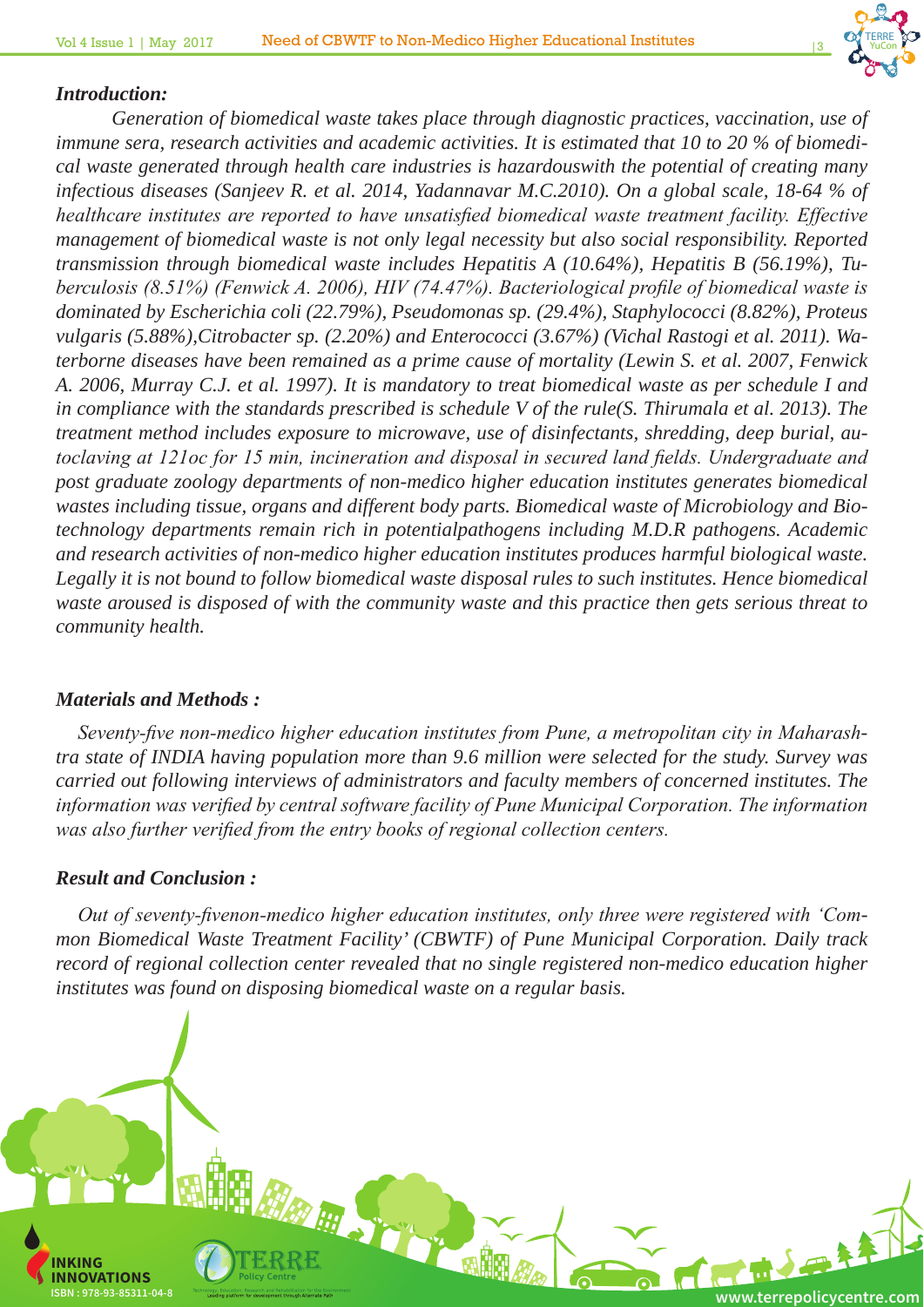



#### *Discussion :*

*Biomedical waste generated through non-medico higher education institutes remain rich in harmful microorganisms. Similar observations were recorded through the hospital based surveys. Such medical and paramedical centers have legal obligation to register with CBWTF. Though it is statutory obligation, about 18 to 64 % of hospitals have reported for unsatisfactory practices of biomedical waste disposal (I.P.E.N. study group 2014). As regulations of Schedule I and Schedule V are nonmandatory for non-medico higher education institutes; serious apathy was observed among the concerned administration. Biomedical waste generated through these institutes may generate epidemics or endemics. Present study is aimed towards creating awareness regarding biomedical waste disposal practices in non-medico higher education institutes.*

#### *Acknowledgement :*

- *1. Pune Municipal Corporation, Pune.*
- *2. PASCO services, Pune.*

#### *References*

*1. Fenwick A (2006), Waterborne infectious diseases, could they be consigned to history? Science 313: 1077-1081.*

2. I.P.E.N. study group (2014), Biomedical waste management: Situational analysis and predictors of performance in twenty five districts across twenty Indian states, Indian Journal of Medical *Research, 139:14* **出了了。** 

"一個開

**INKING INNOVATIONS**



ISBN : 978-93-85311-04-8 **WWW.terrepolicyCentre.com**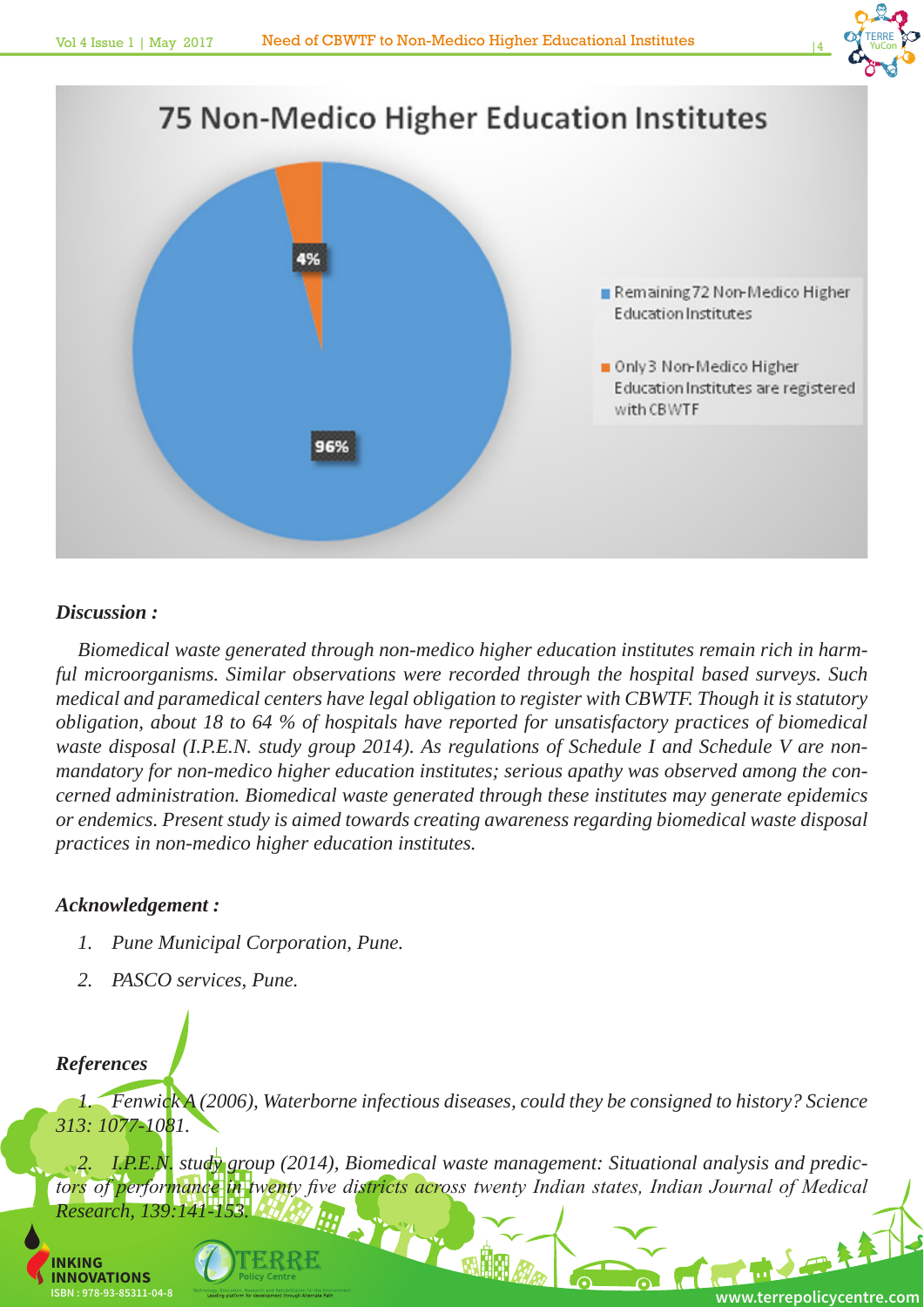

3. Lewin S., Norman R., Nannan N., Thomas E., Bradshaw D. (2007), Estimating the burden of *disease attributable to unsafe water and lack of sanitation and hygiene in South Africa in 200. South African Medical Journal 97: 755-762.* 

*4. Murray C.J., Lopez A.D. (1997), Mortality by cause for eight regions of the world: Global Burden of disease study Lancet; 349:1269- 1276.*

*5. Rajesh K. Chudasama et al., Biomedical waste management : A study of knowledge, attitude and practice among healthcare personnel at territory care hospital in Rajkot., Journal of Research In Medical and Dental Sciences, 1(1): 17 -22*

*6. S.Thirumala (2013), Biomedical waste generated through diagnostic practices, treatment, immunization through research activities, Nitte University journal of health sciences,vol.3, issue 3,22- 24 .*

*7. Sanjeev R., SuneeshKuruvilla et al. (2014), Knowledge, attitude and practices about biomedical waste management about dental health care personnel in dental colleges in Kothamangalam: a cross section study, Health Science, 1(3): 1-12.*

*8. Vichal Rastogi et al. (2011), Bacteriological profile of biomedical waste: Management guidelines, J. Indian Acad. Forensic Med. 33(2):145-148.*

*9. Yadannavar M.C.(2010),A study of knowledge, attitude and practices in a territory health care institutions in Bijapur, Indian Journal of Community Medicine,35:170-71*